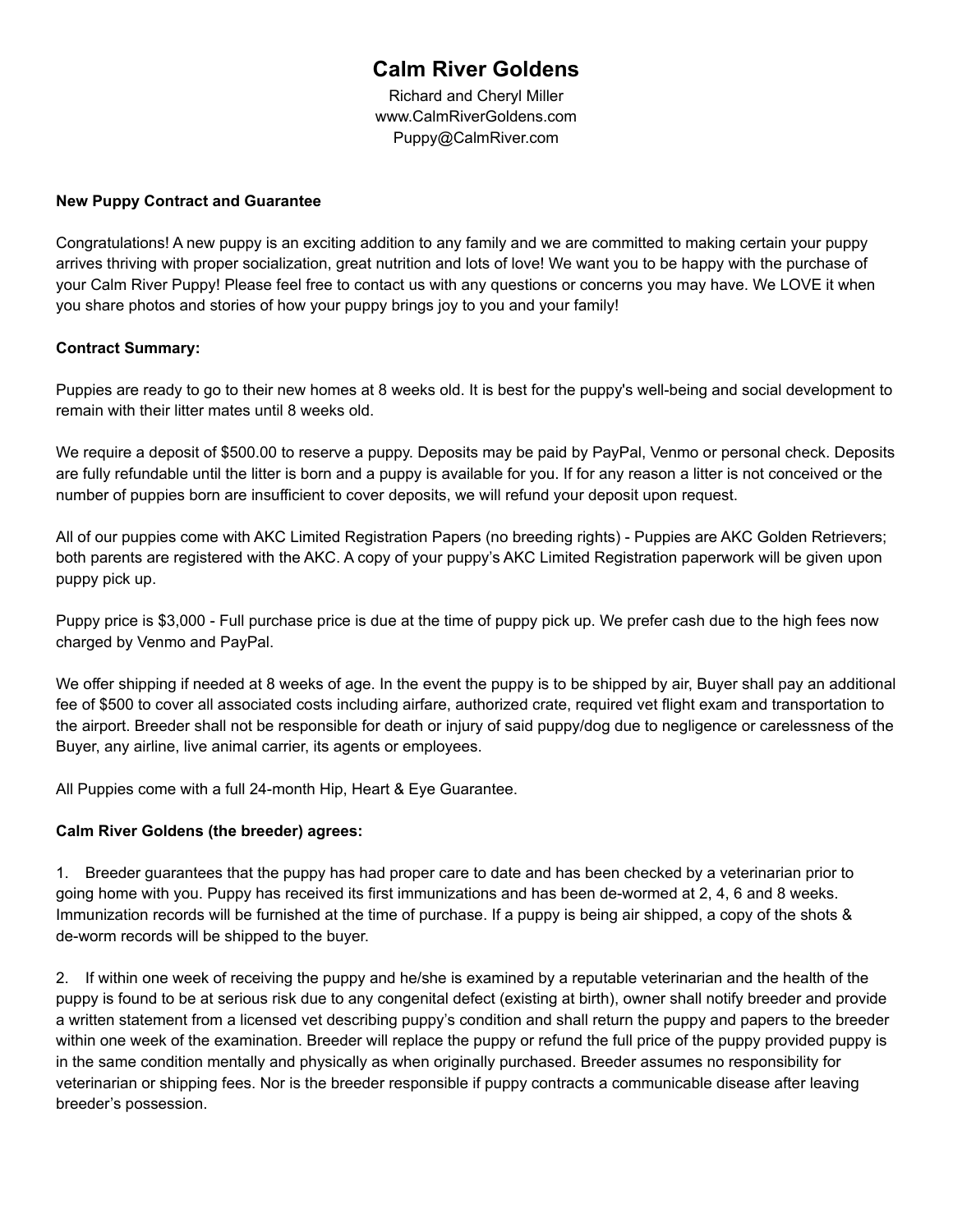3. **\*24 Month Hip, Heart and Eye Guarantee:** Because canine hip dysplasia and so many other preventable illnesses are related to poor nutrition, we require that your puppy eat a high quality dog food and remain at an appropriate weight.

**Hips**: Breeder offers a 24-month hip guarantee on any puppy found to have moderate or severely affected hip dysplasia. The following applies: The puppy must have a new x-ray by your veterinarian to confirm the diagnosis and it must be documented by an official OFA preliminary consultation.

**Heart:** Breeder offers a 24-month guarantee on any puppy found to have a severe heart murmur (Grade 5/6 or 6/6). The following applies: The puppy must have a canine cardiologist perform an echogram to confirm the diagnosis.

**Eyes**: Breeder offers a 24-month guarantee on any puppy found to have a congenital eye disease as diagnosed by a board certified veterinary ophthalmologist.

4. **Refund Policy:** Upon receipt of a letter to breeder from a reputable veterinarian stating that in his/her opinion the hip, heart, eye or genetic condition is congenital, puppy will be replaced by a puppy of equal value at breeder's convenience or we will refund up to 50% of the puppy purchase price to help reimburse for medical bills – buyer's choice. We reserve the right to have a second opinion from our veterinarian. We also reserve the right to acquire DNA to determine the dog or puppy as one of our lineages.

5. Breeder does not guarantee the color, size, or temperament of any puppy.

6. Breeder retains the right, at its sole discretion, to cancel this contract at any time and for any reason prior to the puppy reaching 8 weeks of age. If the Breeder opts to cancel this contract, Breeder shall refund Buyer's deposit within one week of said cancellation.

7. Breeder makes no guarantees regarding the loss of the puppy due to accidental death, theft, sickness due to lack of vaccinations, etc., or any other loss beyond the Breeder's control except as stated above.

8. Breeder will not refund money in whole or part for any reason other than serious health issues identified in the first week of puppy ownership or issues covered in the 24-month hip, eye and heart guarantee as described in this contract.

# **LIMITATIONS OF GUARANTEE**

The following will void all health guarantees:

- Allowing your dog to become obese or underfed at any time.
- Evidence of neglect or abuse.
- Dog has been bred.
- We are not responsible for accidents, negligence or poisonings.
- This guarantee is non-transferable.

### **RETURNS**

Should a dog purchased under this agreement be returned or exchanged for any reason whatsoever, the buyer/owner is responsible for all transportation expenses, veterinarian charges, crate fees, air freight charges, and transport fees to and from the involved airports. If your puppy does not work out for your family please contact us! We will help find an appropriate home for your puppy!

### **BUYER AGREES:**

1. To have the puppy examined within 1 week of purchase by a licensed veterinarian to validate this guarantee. If the puppy is returned to the breeder due to a congenital issue or illness found in the first week, a verified letter from the veterinarian is required.

2. The puppy is not being purchased for resale and will never be sold to a pet shop, puppy mill or agent of the same.